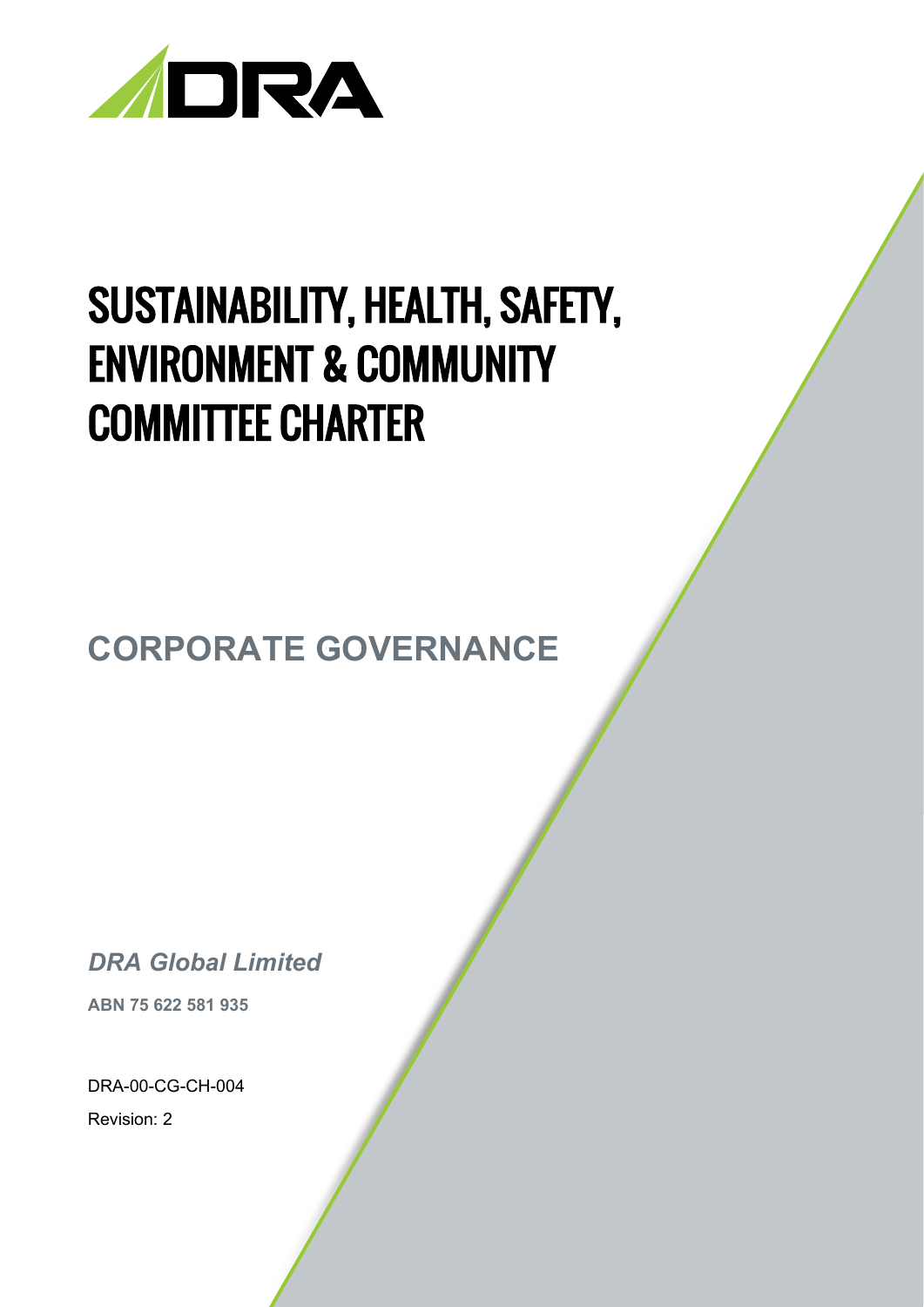

# **APPROVAL**

| <b>Name</b>          | Title                                              | <b>Signature</b> | <b>Date</b>                                  |
|----------------------|----------------------------------------------------|------------------|----------------------------------------------|
| <b>Peter Mansell</b> | Chairman of the Board<br><b>DRA Global Limited</b> |                  | Approved by the Board on<br>10 November 2021 |

# **REVISION RECORD**

| <b>Revision</b> | Description           | Date             |
|-----------------|-----------------------|------------------|
|                 | Approved by the Board | 2 April 2020     |
|                 | Approved by the Board | 10 November 2021 |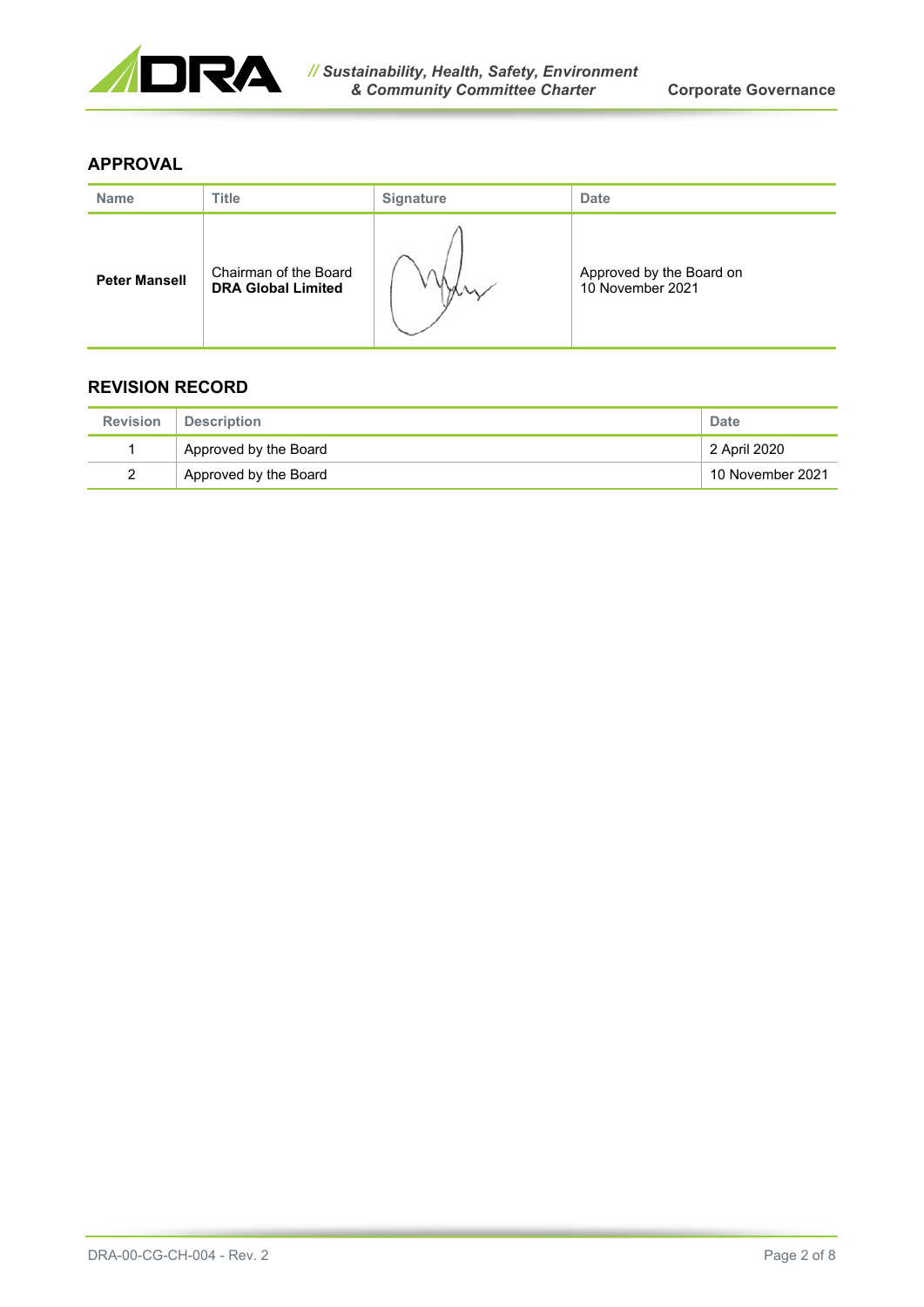

## **ABBREVIATIONS**

| <b>Terms</b>             | <b>Definition</b>                                                                                    |
|--------------------------|------------------------------------------------------------------------------------------------------|
| Board                    | The board of directors of DRA Global Limited                                                         |
| CEO                      | The Chief Executive Officer and Managing Director of DRA Global, being a member of<br>the Board      |
| <b>COO</b>               | The Chief Operating Officer of DRA Global                                                            |
| Committee                | The Sustainability, Health, Safety, Environment and Community Committee, a committee<br>of the Board |
| Company                  | DRA Global Limited ACN 622 581 935                                                                   |
| <b>Company Secretary</b> | The Company Secretary of DRA Global Limited                                                          |
| Director                 | A person appointed as a director of DRA Global                                                       |
| DRA Global               | DRA Global Limited ACN 622 581 935                                                                   |
| <b>DRA Group</b>         | DRA Global Limited and its subsidiaries, associates, and joint ventures                              |
| <b>SHSEC</b>             | Sustainability, Health, Safety, Environment and Community                                            |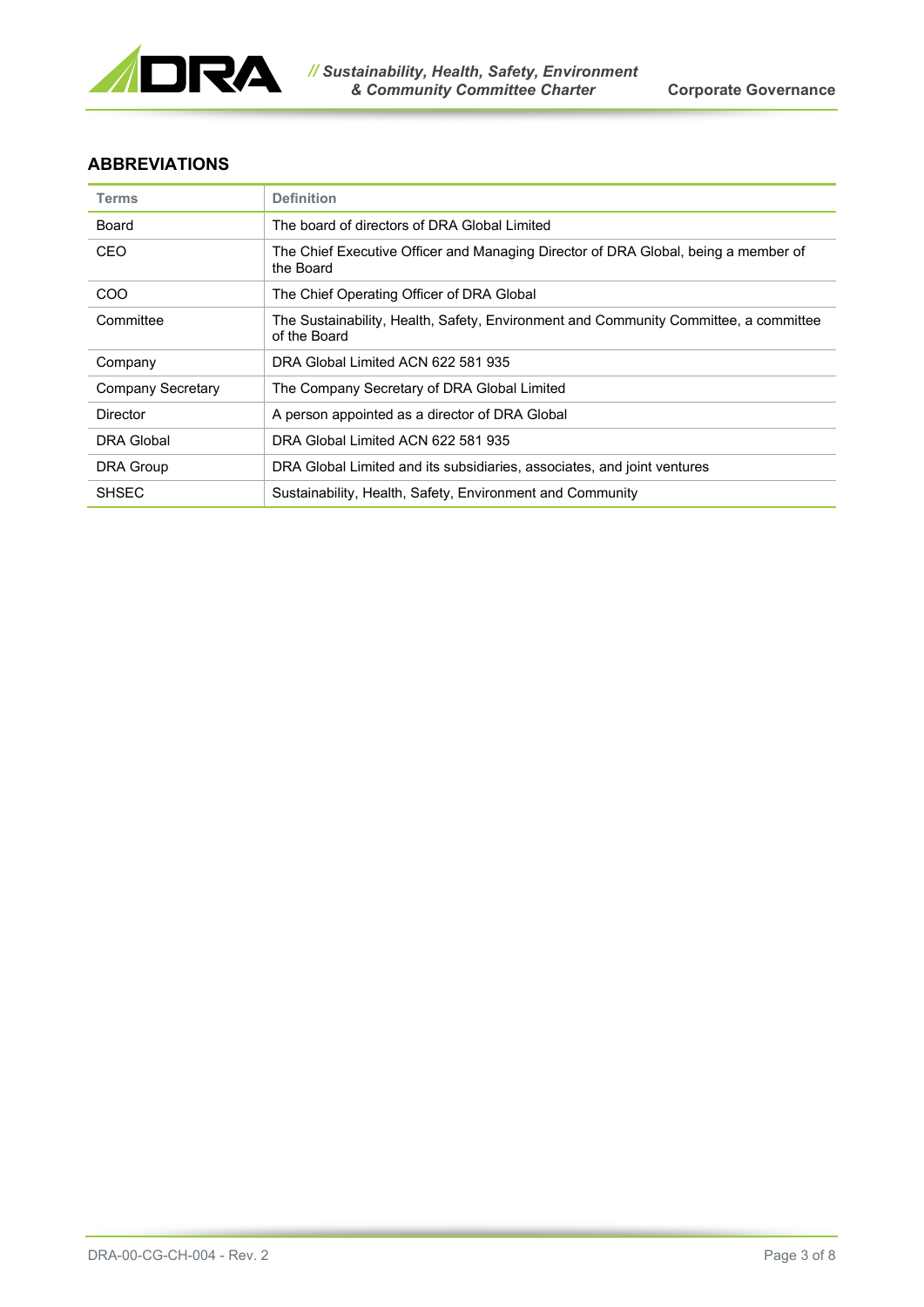

# **TABLE OF CONTENTS**

| $2^{\circ}$    |                                                            |  |
|----------------|------------------------------------------------------------|--|
| 3 <sup>1</sup> | MONITORING REDRESS OF INEFFECTIVE RESOURCES, PROCESSES AND |  |
|                |                                                            |  |
| 5              |                                                            |  |
| 6              |                                                            |  |
| $\overline{7}$ |                                                            |  |
| 8              |                                                            |  |
| 9              |                                                            |  |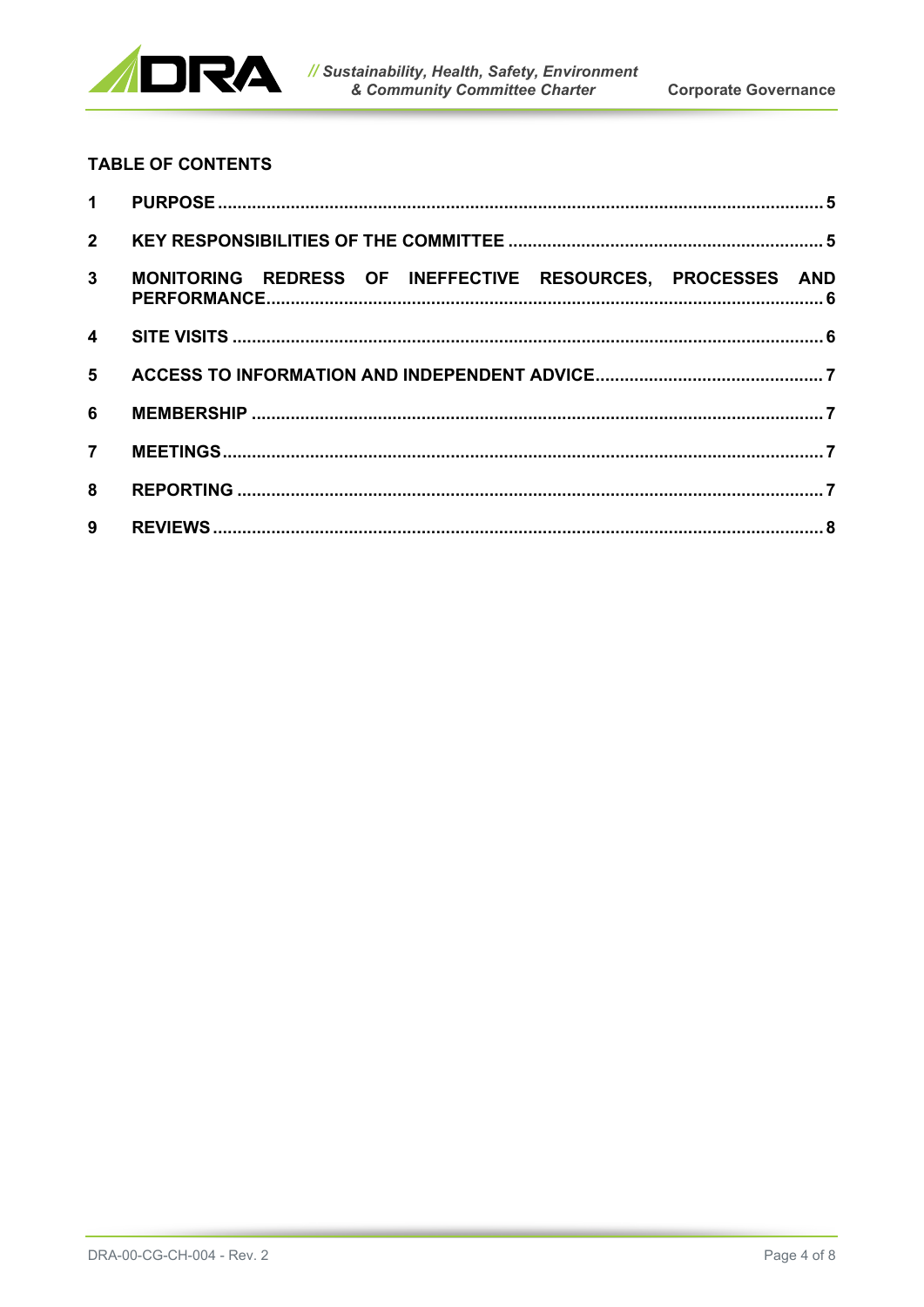

#### <span id="page-4-0"></span>**1 PURPOSE**

The Sustainability, Health, Safety, Environment and Community Committee is a committee of the Board. The Committee's role is to assist the Board to fulfil its responsibilities in relation to:

- sustainability;
- health and safety;
- the environment;
- community relations;
- climate change;
- human rights; and
- security and emergency management.

This Charter details the functions and the manner in which the Committee will operate. In making decisions and recommendations, the Committee may take into account:

- these terms of reference;
- legal requirements, including the provisions and recommendations in applicable listing rules and standards of corporate governance applicable in each of the jurisdictions in which the Company is listed;
- key market trends and the broader external environment, in particular the existing and developing health, safety and environmental regulatory environment; and
- any other factors it deems relevant.

The Committee is one of review and advice and has no decision-making authority and holds no delegated authority from the Board except as resolved by the Board or stated in this Charter. It provides oversight and makes recommendations to the Board for its consideration regarding matters within the scope of the Committee's functions as set out in this Charter and, if the Board considers it appropriate, ultimate approval.

The deliberations and work of the Committee do not reduce the individual and collective responsibilities of the Board regarding the fiduciary duties and responsibilities of the Directors, and the Board must continue to exercise due care and judgment in the exercise of its functions, in accordance with their statutory obligations. The duties and responsibilities of the members of the Committee as set out in this Charter are in addition to those duties and responsibilities that they have as members of the Board.

#### <span id="page-4-1"></span>**2 KEY RESPONSIBILITIES OF THE COMMITTEE**

Specifically, the duties and responsibilities of the Committee are to review and report to, and where appropriate recommend for approval by, the Board on sustainability, health, safety, environment and community practices and compliance with relevant health, safety, and environmental laws.

The Committee's responsibilities include:

#### **Sustainability, Health, Safety, Environment and Community (SHSEC) Frameworks and Compliance**

- reviewing and monitoring the appropriateness and effectiveness of the DRA Group's sustainability and HSEC frameworks and strategies, including initiatives designed to support sustainability activities and the minimisation of the DRA Group's impact on the environment.
- reviewing and approving the DRA Group's HSEC Policy and Sustainability Policy every two years.
- reviewing material HSEC risks and processes to manage those risks.
- undertaking reasonable steps in exercising due diligence to ensure the DRA Group is meeting its SHSEC regulatory compliance requirements.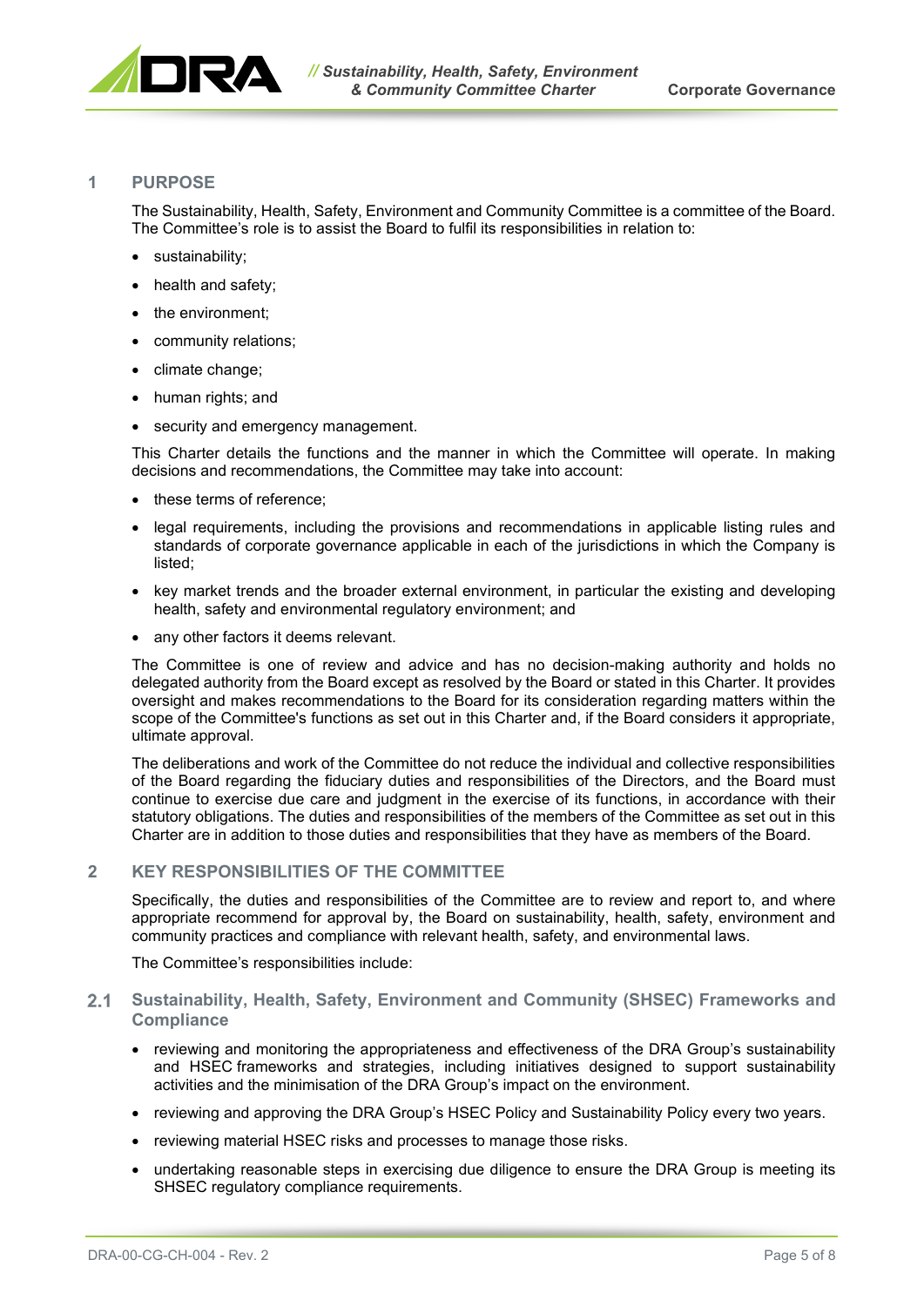

### 2.2 DRA Group SHSEC Performance

- reviewing and endorsing to the Board for approval the DRA Group's annual public SHSEC targets.
- considering the reports provided by management regarding the effectiveness of SHSEC systems, the outcomes of any independent assurance and audit process and industry best practice, including:
	- a. monitoring, reviewing, and evaluating the performance of the DRA Group against agreed SHSEC targets, including non-compliances;
	- b. reviewing reports and investigations on significant SHSEC incidents, near-misses and enforcement actions, and monitor management's recommendations for improvements following these incidents;
	- c. recommending to the People, Culture and Remuneration Committee, prior to each financial year, appropriate key performance indicators for the SHSEC component of the DRA Group's annual incentive plan; and
	- d. determining and referring to the People, Culture and Remuneration Committee, at the end of each financial year, the outcome of its evaluation of the SHSEC component of the DRA Group's annual incentive plan.

#### 2.3 **SHSEC Reporting**

- where the Company prepares a sustainability report in accordance with a relevant sustainability reporting framework, the Committee will:
	- a. reviewing that report and recommend it to the Board for approval; and
	- b. making recommendations on specific actions or decisions the Board should consider in relation to that report.
- reporting to the Audit and Risk Committee on material SHSEC risks identified or emerging and the outcomes of any evaluation of the SHSEC management system.
- reviewing and endorsing to the Audit and Risk Committee the SHSEC section of the annual internal audit plan.

#### **2.4 Human Rights Oversight**

• reviewing and monitoring key human rights issues and the DRA Group's processes to support and respect the protection of human rights.

#### $2.5$ **Security & Emergency Management Framework**

• reviewing and monitoring the effectiveness of the security and emergency management framework.

#### <span id="page-5-0"></span>**3 MONITORING REDRESS OF INEFFECTIVE RESOURCES, PROCESSES AND PERFORMANCE**

Reporting provided by management or independent third-party verification may indicate that the DRA Group's resources, processes or performance with respect to SHSEC have been found to be ineffective in a material respect or otherwise unsatisfactory in a material respect.

In that event, the Committee will, on the Board's behalf, monitor implementation of the steps recommended by management or the third party to seek to ensure in a timely manner that the resources, process, or performance become effective or otherwise satisfactory.

#### <span id="page-5-1"></span>**4 SITE VISITS**

While the Committee will rely primarily on reporting provided by management and independent thirdparty verification to carry out its role, Committee members will also participate in a program of site visits. The purpose of those visits is to increase Committee members' understanding of the SHSEC risks faced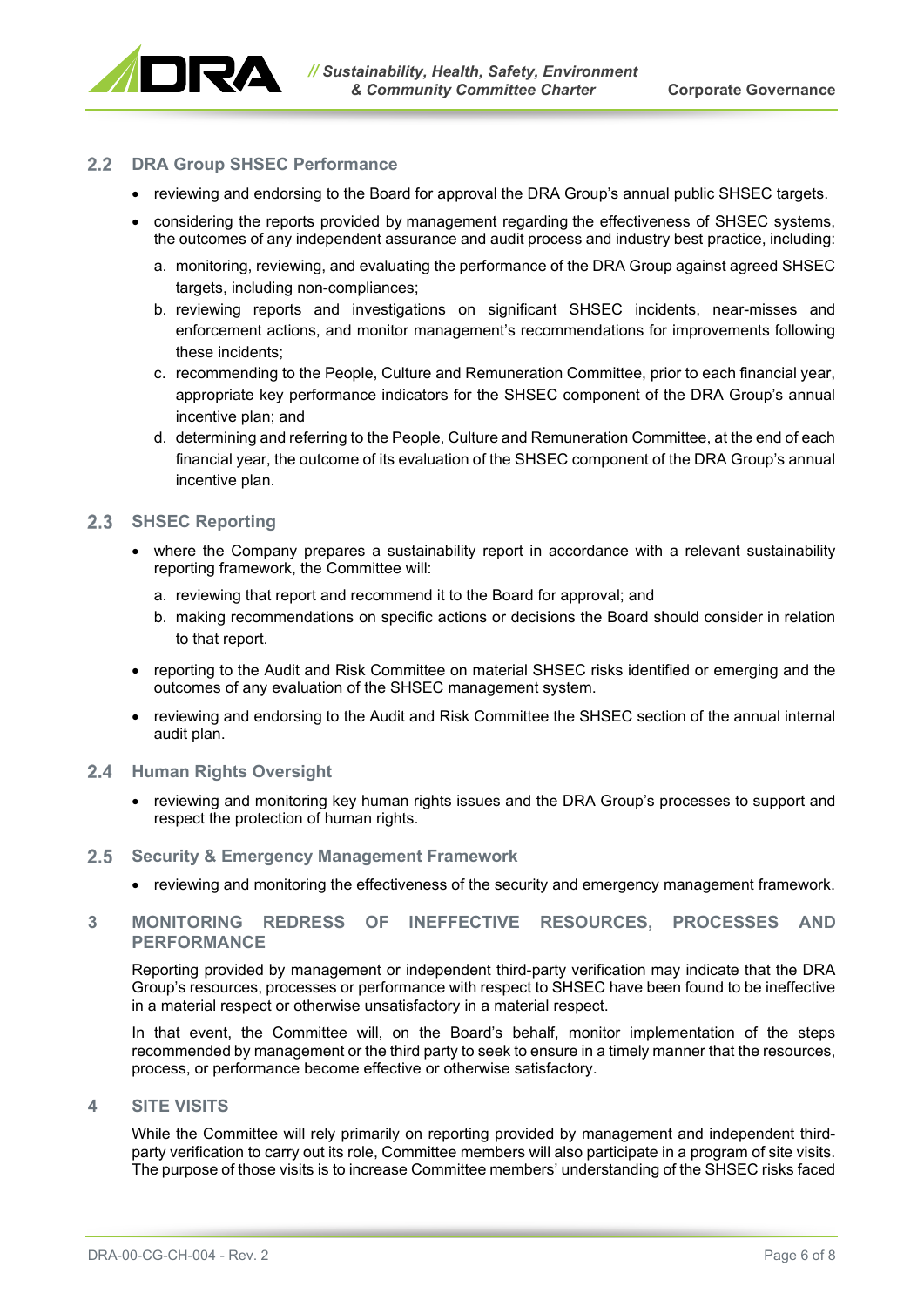

by the DRA Group and to further raise the profile of sustainability and SHSEC values with employees and management.

Site visits are a part of the Committee's due diligence system to assess the DRA Group's SHSEC regulatory compliance.

#### <span id="page-6-0"></span>**5 ACCESS TO INFORMATION AND INDEPENDENT ADVICE**

The Committee shall have unrestricted access to management and any information to enable it to fulfil its functions appropriately.

The Committee is authorised to obtain any independent legal or other professional advice that it considers necessary to perform its role.

#### <span id="page-6-1"></span>**6 MEMBERSHIP**

The Committee's members will be appointed by the Board.

The Committee will be comprised of at least three members, and a majority of whom are Non-Executive Directors and considered to be independent.

The Committee shall have a Chairperson appointed by the Board. The Committee Chairperson will be an independent Non-Executive Director who is not the Chairperson of the Board.

Committee members should possess the appropriate skills and experience and have an appropriate understanding of the industries in which the Company operates to enable the Committee to fulfil its functions appropriately. At least one member of the Committee should have experience in health, safety, or environment matters. The skills and experience of the Committee members shall be appropriately documented.

The Company Secretary will be the secretary of the Committee.

#### <span id="page-6-2"></span>**7 MEETINGS**

The Committee shall meet as often as required to undertake its role effectively, and at least three (3) times each year. Any Committee member may call a meeting of the Committee.

The quorum necessary for a meeting will be a majority of members. In the absence of the Chairperson, the Committee members will elect a member to act as Chairperson for that meeting.

The Committee may invite various persons to attend its meetings. The CEO, COO and DRA Group SHSEC lead are required to attend Committee meetings. Invitees may participate in the business and discussions of the Committee but have no voting rights.

All Directors have a standing invitation to attend Committee meetings, receive copies of Committee meeting minutes, and have access to Committee papers, unless the Committee determines that a conflict of interest may exist or that a Director may have material personal interest in a matter to be discussed.

The notice and agenda of Committee meetings will include relevant supporting papers and must be made available to the Committee no later than five (5) days prior to the meeting date.

Minutes will be prepared of the proceedings of all Committee meetings, and the minutes (or a link to the minutes) are to be included in the Board papers of the next Board meeting following the Committee meeting.

Minutes must be prepared, approved by the Committee Chairperson, circulated to Committee members, and recorded in the Company's minutes books within 28 days of the meeting. The minutes must be endorsed by the Committee and signed by the chairman of the relevant meeting, or the chairman of the next meeting, no later than at the next Board or Committee meeting

#### <span id="page-6-3"></span>**8 REPORTING**

The Committee Chairperson, or their nominee, will report to the Board at the next Board meeting following a Committee meeting on any material matters arising out of the Committee meeting and propose the Committee's recommendations to the Board for decision.